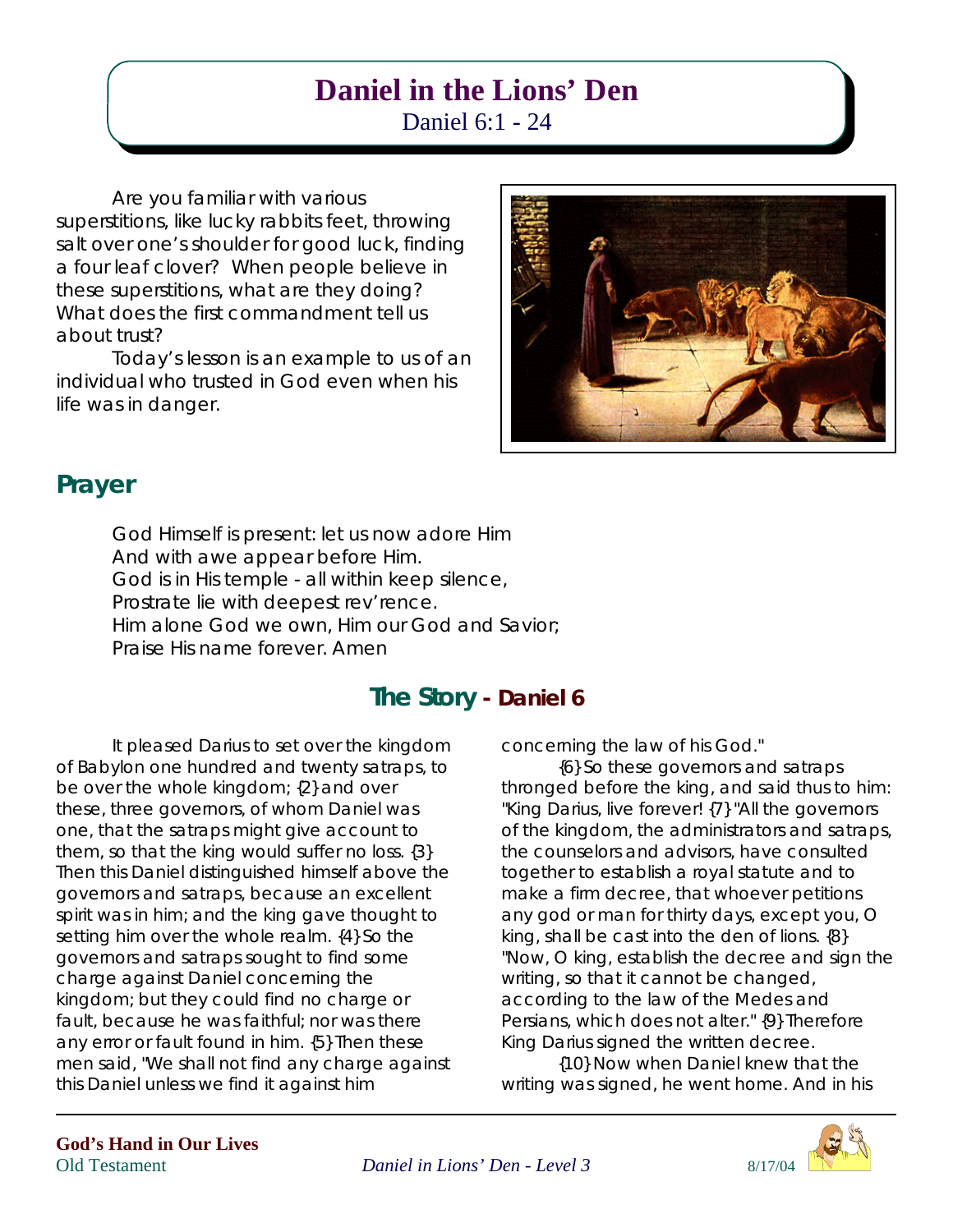upper room, with his windows open toward Jerusalem, he knelt down on his knees three times that day, and prayed and gave thanks before his God, as was his custom since early days. {11} Then these men assembled and found Daniel praying and making supplication before his God. {12} And they went before the king, and spoke concerning the king's decree: "Have you not signed a decree that every man who petitions any god or man within thirty days, except you, O king, shall be cast into the den of lions?"

The king answered and said, "The thing is true, according to the law of the Medes and Persians, which does not alter."

{13} So they answered and said before the king, "That Daniel, who is one of the captives from Judah, does not show due regard for you, O king, or for the decree that you have signed, but makes his petition three times a day." {14} And the king, when he heard these words, was greatly displeased with himself, and set his heart on Daniel to deliver him; and he labored till the going down of the sun to deliver him.

{15} Then these men approached the king, and said to the king, "Know, O king, that it is the law of the Medes and Persians that no decree or statute which the king establishes may be changed."

{16} So the king gave the command, and they brought Daniel and cast him into the den of lions. But the king spoke, saying to Daniel, "Your God, whom you serve continually, He will deliver you."

{17} Then a stone was brought and laid on the mouth of the den, and the king sealed it with his own signet ring and with the signets of his lords, that the purpose concerning Daniel might not be changed. {18} Now the king went to his palace and spent the night fasting; and no musicians were brought before him. Also his sleep went from him.

{19} Then the king arose very early in the morning and went in haste to the den of lions. {20} And when he came to the den, he cried out with a lamenting voice to Daniel. The king spoke, saying to Daniel, "Daniel, servant of the living God, has your God, whom you serve continually, been able to deliver you from the

lions?"

{21} Then Daniel said to the king, "O king, live forever! {22} "My God sent His angel and shut the lions' mouths, so that they have not hurt me, because I was found innocent before Him; and also, O king, I have done no wrong before you."

{23} Then the king was exceedingly glad for him, and commanded that they should take Daniel up out of the den. So Daniel was taken up out of the den, and no injury whatever was found on him, because he believed in his God.

{24} And the king gave the command, and they brought those men who had accused Daniel, and they cast them into the den of lions; them, their children, and their wives; and the lions overpowered them, and broke all their bones in pieces before they ever came to the bottom of the den.

{25} Then King Darius wrote: To all peoples, nations, and languages that dwell in all the earth: Peace be multiplied to you.

{26} I make a decree that in every dominion of my kingdom men must tremble and fear before the God of Daniel. For He is the living God, And steadfast forever; His kingdom is the one which shall not be destroyed, And His dominion shall endure to the end. {27} He delivers and rescues, And He works signs and wonders In heaven and on earth, Who has delivered Daniel from the power of the lions.

{28} So this Daniel prospered in the reign of Darius and in the reign of Cyrus the Persian.

**Outer Aim - Daniel obeyed God's will rather than men.**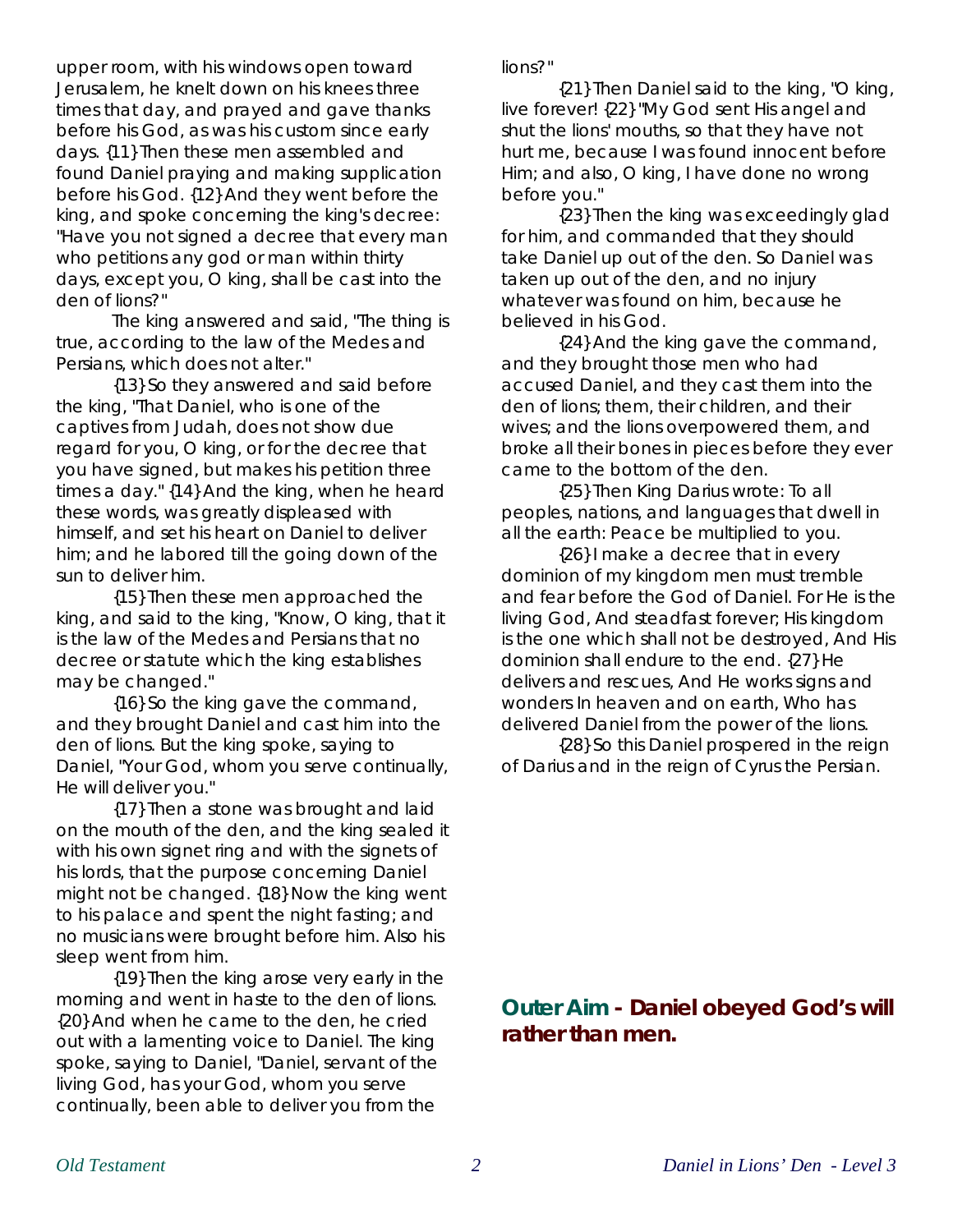What the Story Tells Us - Choose a word from the word box to fill in each blank with the correct answer. Then find the answers in the WORD SEARCH below.

| <b>MEDES AND PERSIANS</b><br>LIONS' DEN |                                                                                                                                |             |                                    |              | <b>ANGEL</b><br><b>DECREE</b> |                                                               |   | <b>SATRAPS</b><br><b>DANIEL</b> |              |              | <b>THREE</b><br><b>BABYLON</b> |   |              | <b>PRAYED</b><br><b>KING DARIUS</b> |   |  |  |
|-----------------------------------------|--------------------------------------------------------------------------------------------------------------------------------|-------------|------------------------------------|--------------|-------------------------------|---------------------------------------------------------------|---|---------------------------------|--------------|--------------|--------------------------------|---|--------------|-------------------------------------|---|--|--|
| 1.                                      |                                                                                                                                |             |                                    |              |                               |                                                               |   |                                 |              |              |                                |   |              |                                     |   |  |  |
| 2.                                      |                                                                                                                                |             |                                    |              |                               | He chose governors and ____________________ to help him rule. |   |                                 |              |              |                                |   |              |                                     |   |  |  |
| 3.                                      |                                                                                                                                |             |                                    |              |                               |                                                               |   |                                 |              |              |                                |   |              |                                     |   |  |  |
| 4.                                      | was one of them chosen and he was a Jew.<br>Jealous rulers tricked the king to sign a _________________ ordering idol worship. |             |                                    |              |                               |                                                               |   |                                 |              |              |                                |   |              |                                     |   |  |  |
| 5.                                      | day as God had commanded.                                                                                                      |             |                                    |              |                               |                                                               |   |                                 |              |              |                                |   |              | times a                             |   |  |  |
| 6.                                      |                                                                                                                                |             | the king could not change the law. |              |                               |                                                               |   |                                 |              |              |                                |   |              |                                     |   |  |  |
| 7 <sub>1</sub>                          |                                                                                                                                |             |                                    |              |                               |                                                               |   |                                 |              |              |                                |   |              |                                     |   |  |  |
| 8.                                      | God sent an ____________________ to keep him safe.                                                                             |             |                                    |              |                               |                                                               |   |                                 |              |              |                                |   |              |                                     |   |  |  |
|                                         |                                                                                                                                |             |                                    |              |                               |                                                               |   |                                 |              |              |                                |   |              |                                     |   |  |  |
| A                                       | Y                                                                                                                              | N           | U                                  |              | L                             | O                                                             | T | P                               | Τ            | N            | L                              | L | U            | Υ                                   | E |  |  |
| M                                       | E                                                                                                                              | D           | E                                  | $\mathsf{S}$ | $\mathsf{A}$                  | N                                                             | D | P                               | E            | R            | $\mathsf{S}$                   | I | A            | N                                   | S |  |  |
| P                                       | N                                                                                                                              | E           | O                                  | K            | D                             | T                                                             | B | A                               | B            | Y            | L                              | O | N            | P                                   | A |  |  |
| R                                       | V                                                                                                                              | $\mathbf C$ | P                                  | E            | A                             | $\mathsf{S}$                                                  | P | F                               | Т            | W            | O                              | N | $\mathsf{S}$ | M                                   | T |  |  |
| А                                       |                                                                                                                                | R           | K.                                 | I            | N                             | G                                                             | D | A                               | R            | I            | U                              | S | A            | D                                   | R |  |  |
| Y                                       | A                                                                                                                              | E           | L                                  | R            | $\mathbf{I}$                  | N                                                             | U | H                               | $\mathsf{S}$ | $\mathbf C$  | E                              | D | D            | F                                   | A |  |  |
| E                                       | W                                                                                                                              | E           | M                                  | T            | E                             | B                                                             | S | T                               | Н            | $\mathsf{R}$ | E                              | E | B            | N                                   | P |  |  |
| D                                       | A                                                                                                                              | N           | G                                  | E            | L                             | H                                                             | R | X.                              | U            | $\mathsf J$  | G                              | N | $\mathsf{C}$ | B                                   | S |  |  |

**Inner Aim - We are to obey God rather than men.**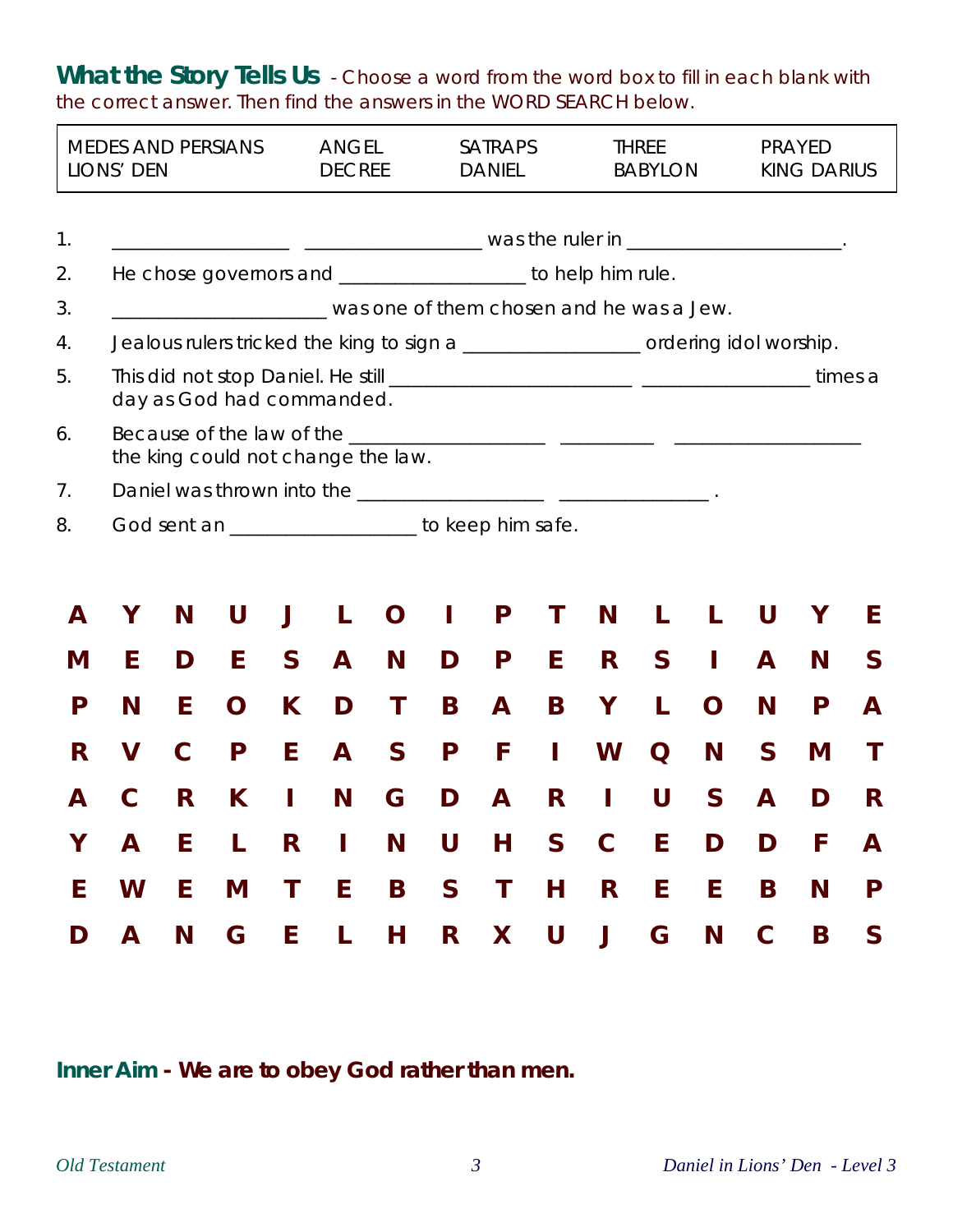#### Your Turn - Answer the following questions together.

- 1. Why did Daniel do well as a governor under King Darius? What gifts had God given to Daniel to fulfill his duty to the king?
- 2. What sinful feelings grew in the hearts of the other rulers because of the way the king treated Daniel?
- 3. What did these sinful feelings lead them to do?
- 4. How did Daniel show that he trusted in God above all things?
- 5. How did God show that He has all power to care for His children?

**What God's Word Tells Us** - Read the following passage. Then write at least three sentences explaining how this passage relates to our lesson about Daniel and our lives as Christians today. Then talk about times or possible situations in which we should disobey men in order to obey God.

### **Acts 5:29 - We ought to obey God rather than men.**

\_\_\_\_\_\_\_\_\_\_\_\_\_\_\_\_\_\_\_\_\_\_\_\_\_\_\_\_\_\_\_\_\_\_\_\_\_\_\_\_\_\_\_\_\_\_\_\_\_\_\_\_\_\_\_\_\_\_\_\_\_\_\_\_\_\_\_\_\_\_\_\_\_\_\_\_

\_\_\_\_\_\_\_\_\_\_\_\_\_\_\_\_\_\_\_\_\_\_\_\_\_\_\_\_\_\_\_\_\_\_\_\_\_\_\_\_\_\_\_\_\_\_\_\_\_\_\_\_\_\_\_\_\_\_\_\_\_\_\_\_\_\_\_\_\_\_\_\_\_\_\_\_

\_\_\_\_\_\_\_\_\_\_\_\_\_\_\_\_\_\_\_\_\_\_\_\_\_\_\_\_\_\_\_\_\_\_\_\_\_\_\_\_\_\_\_\_\_\_\_\_\_\_\_\_\_\_\_\_\_\_\_\_\_\_\_\_\_\_\_\_\_\_\_\_\_\_\_\_

\_\_\_\_\_\_\_\_\_\_\_\_\_\_\_\_\_\_\_\_\_\_\_\_\_\_\_\_\_\_\_\_\_\_\_\_\_\_\_\_\_\_\_\_\_\_\_\_\_\_\_\_\_\_\_\_\_\_\_\_\_\_\_\_\_\_\_\_\_\_\_\_\_\_\_\_

\_\_\_\_\_\_\_\_\_\_\_\_\_\_\_\_\_\_\_\_\_\_\_\_\_\_\_\_\_\_\_\_\_\_\_\_\_\_\_\_\_\_\_\_\_\_\_\_\_\_\_\_\_\_\_\_\_\_\_\_\_\_\_\_\_\_\_\_\_\_\_\_\_\_\_\_

\_\_\_\_\_\_\_\_\_\_\_\_\_\_\_\_\_\_\_\_\_\_\_\_\_\_\_\_\_\_\_\_\_\_\_\_\_\_\_\_\_\_\_\_\_\_\_\_\_\_\_\_\_\_\_\_\_\_\_\_\_\_\_\_\_\_\_\_\_\_\_\_\_\_\_\_

\_\_\_\_\_\_\_\_\_\_\_\_\_\_\_\_\_\_\_\_\_\_\_\_\_\_\_\_\_\_\_\_\_\_\_\_\_\_\_\_\_\_\_\_\_\_\_\_\_\_\_\_\_\_\_\_\_\_\_\_\_\_\_\_\_\_\_\_\_\_\_\_\_\_\_\_

\_\_\_\_\_\_\_\_\_\_\_\_\_\_\_\_\_\_\_\_\_\_\_\_\_\_\_\_\_\_\_\_\_\_\_\_\_\_\_\_\_\_\_\_\_\_\_\_\_\_\_\_\_\_\_\_\_\_\_\_\_\_\_\_\_\_\_\_\_\_\_\_\_\_\_\_

\_\_\_\_\_\_\_\_\_\_\_\_\_\_\_\_\_\_\_\_\_\_\_\_\_\_\_\_\_\_\_\_\_\_\_\_\_\_\_\_\_\_\_\_\_\_\_\_\_\_\_\_\_\_\_\_\_\_\_\_\_\_\_\_\_\_\_\_\_\_\_\_\_\_\_\_

\_\_\_\_\_\_\_\_\_\_\_\_\_\_\_\_\_\_\_\_\_\_\_\_\_\_\_\_\_\_\_\_\_\_\_\_